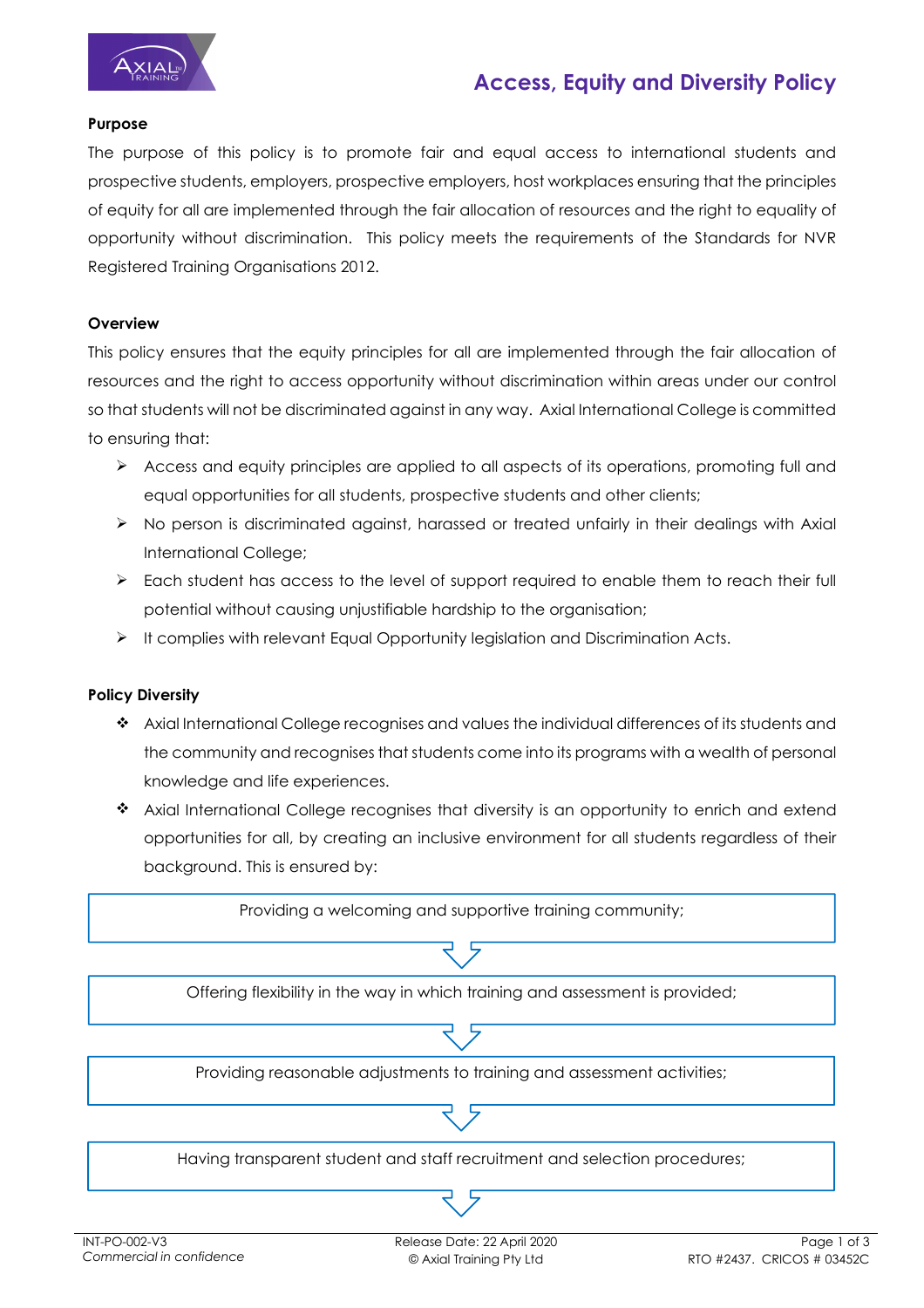

# **Access, Equity and Diversity Policy**

Determining the needs of all individuals upon engagement with the organisation;

Providing students, staff and clients access to a range of support services.

#### **Discrimination and Harassment**

- \* In accordance with legislation, no person or organisation will be treated unfairly or discriminated against, on the basis of age, colour, race, gender, religious or political beliefs, sexuality, ability or disability, location, family responsibilities, membership or non-membership of an association or for any other stereotypical or illegal reason.
- \* Axial International College is committed to providing all people with an environment free from all forms of harassment. Axial will not tolerate any behaviour that harms, intimidates, threatens, victimizes, offends, degrades or humiliates another person.

#### **Fairness**

- The principles and practices adopted by Axial International College aim to ensure, that current and prospective students, clients and other stakeholders are treated fairly and equitably with respect in their dealings with Axial.
- \* Axial International College aims to provide open, fair, clear and transparent policies and procedures for use by staff and students.
- Axial International College has fair and equitable processes for selecting students for enrolment into its courses. Decisions about student selection are based on clearly defined entry requirements. Entry requirements as well as application and enrolment procedures are published in Axial International College marketing materials, course guides and the website *www.axial.edu.au*
- \* All people will be treated courteously and expeditiously throughout the process of enquiry, selection, enrolment and throughout their participation in a course.

### **Exclusion from Services**

A person may not be permitted to access our services if:

- $\triangleright$  They have a criminal history that impacts on the requirements of the course or vocation of the area being studied;
- $\triangleright$  The student requires delivery in a language other than that being offered by Axial International College in accordance with the related Training Package.